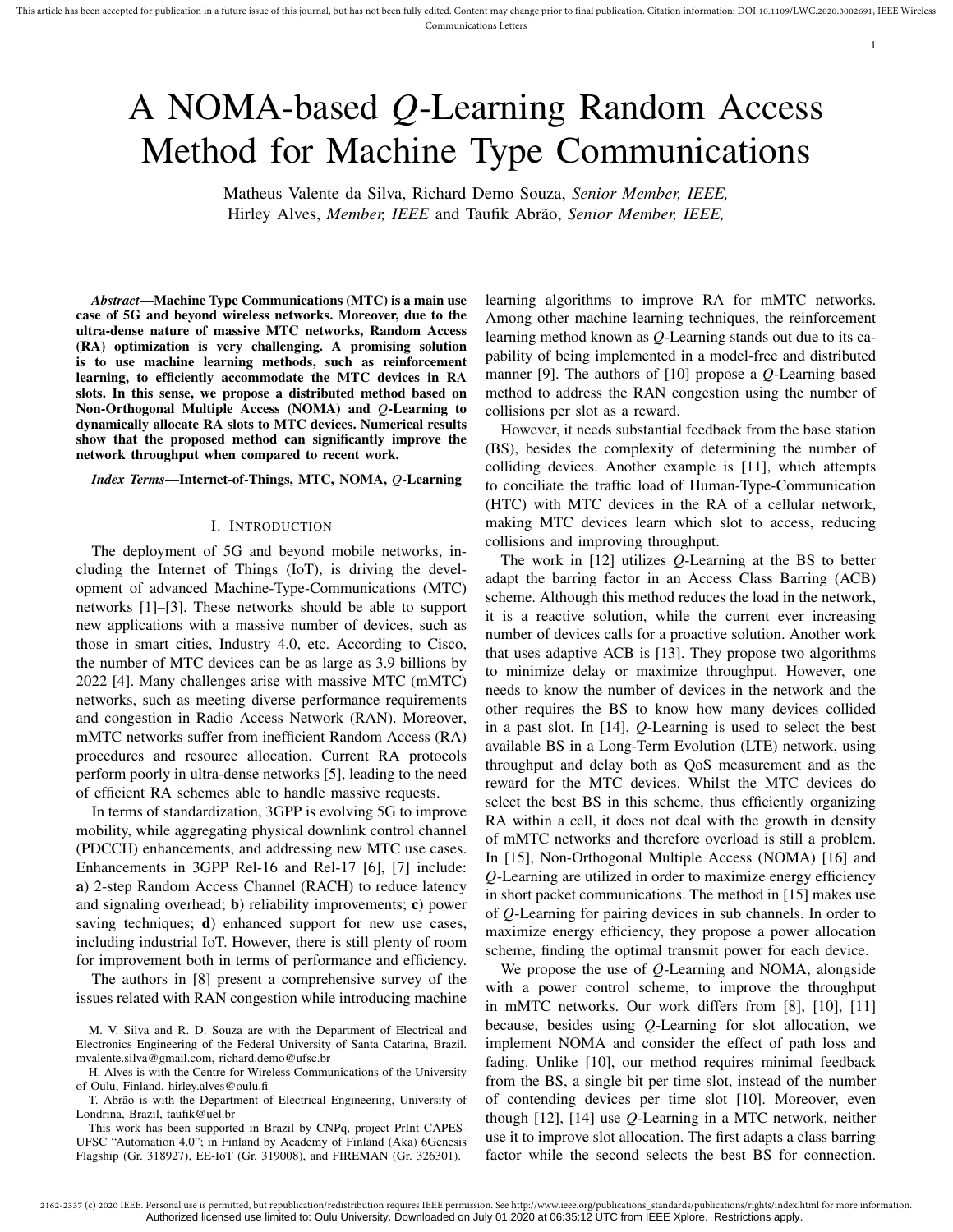This article has been accepted for publication in a future issue of this journal, but has not been fully edited. Content may change prior to final publication. Citation information: DOI 10.1109/LWC.2020.3002691, IEEE Wirel Communications Letters

2

In [13] machine learning techniques are not used. Finally, compared to [15], we are looking to improve throughput rather than energy efficiency, although our power control scheme prevents the excessive use of power.

The main contributions of our work are: i) evaluation of the beneficial impact in RA of combining *Q*-Learning with NOMA; ii) a RA scheme which improves the network throughput with limited transmit power and complexity.

## II. SYSTEM MODEL

Assuming a single communication system in which all devices run the same application, we consider *N* synchronized devices distributed in a circular cell around a Base Station (BS). All devices transmit at the same power  $P_t$ , frequency  $f_c$ , and rate, each having *L* data packets ready for transmission. Medium access is based on grant free Slotted Aloha (SA), where each device transmits in one of *K* time-slots within a frame. There is no restriction on the quantity of devices per time-slot. After each frame the BS sends a group feedback using one bit per time-slot, informing if the transmissions were successful or not. This control message is also used to synchronize the devices. As usual, we assume that the BS acquires channel state information by means of pilots within a header contained in each transmission from the devices. Moreover, assuming a quasi-static scenario, the devices estimate the statistics of their channels using the common control message and apply channel inversion to reach a reference average power at the BS that assures a given outage probability.

The message from the *m*-th device,  $m \in \{1, 2, \dots, M\}$ , *M* ≤ *N*, transmitting in the *k*-th time slot,  $k \in \{1, 2, \cdots, K\}$ , is considered to be successfully decoded if the Signal to Interference plus Noise Ratio (SINR) at the BS is larger than the threshold from Shannon's capacity, so that [17]

$$
SINR_{m,k} \ge 2^r - 1 \tag{1}
$$

where  $SINR_{m,k}$  is the SINR for the *m*-th device transmitting in the *k*-th time slot, and *r* is the spectral efficiency in bits/s/Hz. As we consider a quasi-static non-line-of-sight scenario, the asymptotic outage probability is a meaningful performance metric even in the finite blocklength regime [18].

#### *A. NOMA*

We consider the use of NOMA in the uplink, with SIC at the BS to decode colliding packets [16]. The signal received by the BS in the *k*-th time-slot, in the *t*-th frame, is

$$
y_k(t) = \sum_{m=1}^{M} x_{m,k}(t) + n_k(t)
$$
 (2)

where  $x_{m,k}(t)$  is the attenuated signal received at the BS from the *m*-th device in time-slot *k*, with instantaneous power  $P_{m,k}$ , while  $n_k(t)$  is the additive white Gaussian noise.

The BS then performs SIC on the overall received signal  $y_k$ , starting from the strongest to the weakest user. Without loss of generality we assume that the users are ordered in decreasing received power from  $m = 1$  to  $m = M$ . Then, the SINR for the *m*-th device after SIC becomes

$$
\text{SINR}_{m,k} = \frac{P_{m,k}}{\sum_{j=m+1}^{M} P_{j,k} + \overline{P}_n},\tag{3}
$$

where  $P_{m,k} = h_{m,k}^2 \overline{P}_{m,k}$  is the instantaneous received power<br>from the m<sub>p</sub> th doving in the k<sub>p</sub> th time elected by the Bouleigh from the *m*-th device in the *k*-th time slot,  $h_{m,k}$  is Rayleigh<br>feding which is independent and identically distributed in time fading, which is independent and identically distributed in time and space, while  $\overline{P}_{m,k}$  is the average received power, which is modelled by considering the log-distance path loss model [17],

$$
\overline{P}_{m,k} = \overline{P}_{m,k}(d_0) - 10\eta \log_{10} \left( \frac{d_{m,k}}{d_0} \right), \quad [dB] \quad (4)
$$

where  $d_{m,k}$  is the distance from that device to the BS,  $d_0$  is the reference distance,  $P_{m,k}(d_0)$  is calculated using the Friis equation, while  $\eta$  is the path loss exponent. Finally,  $\overline{P}_n$  =  $FN_0B$  denotes the noise power, where  $N_0$  is the noise power spectral density,  $B$  is the bandwidth, and  $F$  is the noise figure.

It is important to mention that [10] considers a hard collision model, in which the transmissions fail if a collision happens in a given time-slot, whatever the SINR is. The hard model limits the performance since, in many cases, it is possible to decode the strongest user in a collision [19]. Moreover, the introduction of the NOMA strategy above allows us to potentially decode all the colliding users, greatly impacting the overall throughput. As mentioned previously, the devices can apply channel inversion to reach a certain average power at the BS. However, NOMA does not work well if devices yield the same power at the BS. In order to add the needed power diversity for NOMA to work properly, we let the devices deviate  $±∆$  from a reference power, which in turn is calculated so that  $P_{ref} - \Delta$  reaches a target outage probability. Thus, devices have three options of transmit power ( $P_{ref} - \Delta$ ,  $P_{ref}$ , *P*ref + ∆). An appropriate ∆ can increase NOMA efficiency as we no longer rely on the device's position to create the diversity for NOMA paring.

## III. PROPOSED METHOD

This work proposes a *Q*-Learning based method to optimize slot allocation taking advantage of NOMA spectral efficiency, making it possible for two devices or more to transmit at the same time-slot. This method allows the MTC devices to autonomously find NOMA pairs and their dedicated time-slot while also preventing the excessive use of transmit power.

## *A. Q-Learning*

The use of reinforcement learning has great potential in MTC networks [8], [10]–[12], [14], [15], specially the widely adopted *Q*-Learning algorithm, because it is model-free and can be implemented in a distributed fashion. By modeling the RA in an MTC network as a Markov Decision Process (MDP) allows us to use *Q*-Learning. In an MDP the agent interacts with the environment in a sequential manner, selecting actions based on the state of the environment. The agent gets a reward based on its action and moves to the next state [9].

The *Q*-Learning algorithm formulates this agentenvironment relationship with an action-value function,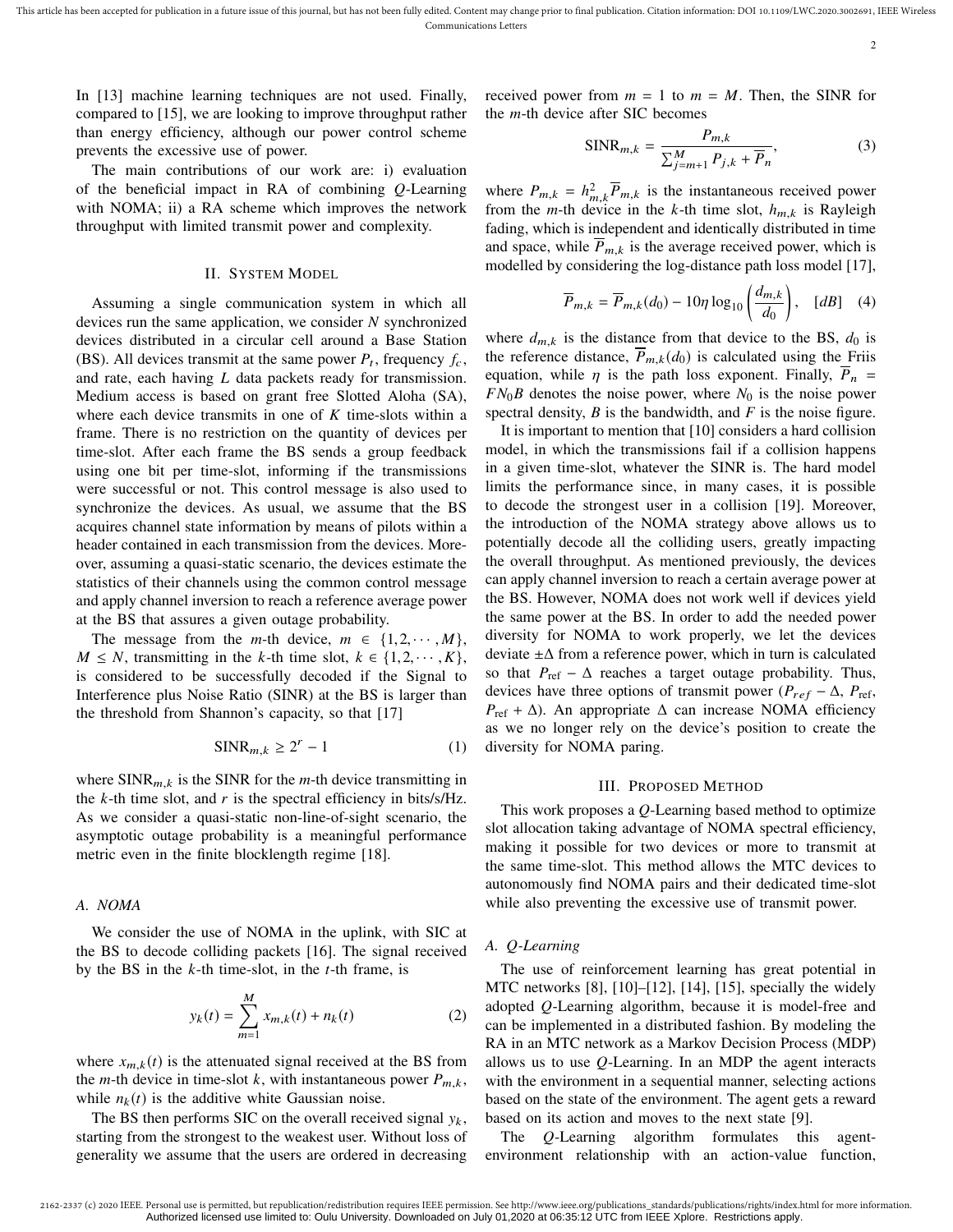3

the Q-table. At each time step  $u$ , while in a state  $S_u$ , an agent performs an action  $A_u$  trying to maximize its action-value function. The *Q*-value update rule can be defined as [9]

$$
Q(S_u, A_u) \leftarrow (1 - \alpha) Q(S_u, A_u) + \alpha \left( R_{u+1} + \gamma \max_a Q(S_{u+1}, a) \right) \tag{5}
$$

where  $\alpha \in [0, 1]$  is the learning rate,  $\gamma \in [0, 1]$  is the discount factor quantifying the importance of future rewards ( $\gamma = 0$ values only immediate rewards while a higher  $\gamma$  would aim at a better long-term reward), and *R* is the reward.

We can apply the *Q*-Learning algorithm to our system model by considering that the agents are the MTC devices, the environment is the network, while the state-action pair is the combination of the transmit power and the time-slot, with every device having its own *Q*-Table. The simplest way to implement the *Q*-Learning algorithm is to apply a greedy policy, this way the device always chooses the timeslot with the highest *Q*-value. Moreover, the greedy police also presented the best results during our simulation campaign when compared to  $\epsilon$ -greedy policies. In this work, similar to [10], the reward is defined as the following:

$$
R = \begin{cases} +1, \text{ successful transmission} \\ -1, \text{ failed transmission} \end{cases}
$$
 (6)

The work in [10] also proposes an alternative reward using a congestion level that improves the performance of the method proposed therein. However, it requires the BS to detect how many devices collided in each time slot. The method in this paper requires only an acknowledgement bit per time slot, informing the success or not of the transmissions (irrespective of their number), which is much simpler in practice.

## *B. Novel RA Method: Combining Q-Learning and NOMA*

For each device, the *Q*-table for every possible (transmit power, time-slot) pair is randomly initialized following a uniform distribution between -1 and 1. This initialization adds an extra degree of randomness, improving throughput over an all 0's initialization. Then, the devices choose the (transmit power, time-slot) pair with the highest *Q*-value. Next, the devices transmit their messages and the BS tries to recover them making use of SIC. At the end of the frame, the BS sends a single feedback message with one bit per timeslot, informing if the messages were successfully decoded or not. With this feedback each device updates its *Q*-value and proceeds to the next transmission. This process continues for several iterations (or frames), until it eventually converges<sup>1</sup>.

The proposed method is summarized in Algorithm 1. Note that it adds minimal complexity at the device, requiring memory for storing one *Q*-Table with 3×K slots and the computational resources (calculation and memory) for (5). At the BS the increased complexity with respect to the method in [10] is the SIC decoding, which is non-negligible. However, it is not unrealistic to assume that the BS has more processing

## Algorithm 1 SIC-based Distributed Q-learning RA Method

|  | <b>Require:</b> Q-Table random initialized between -1 and 1 |  |  |  |
|--|-------------------------------------------------------------|--|--|--|
|  |                                                             |  |  |  |

- 1: for Every frame do
- 2: for Every device do
- 3: Select the (power, time-slot) with the highest *Q* value
- 4: if More than one slot with the highest value then
- 5: Choose randomly among them
- 6: end if 7: end for
- 8: BS uses SIC, (3), to recover the transmitted messages
- 9: BS broadcasts feedback message
- 10: **for** Every device **do**
- 11: Update *Q*-value for (power, time-slot) pair using (5)
- 12: end for
- 13: end for

power than the devices, while, it is very unlikely that many devices successfully share the same time-slot, reducing the SIC complexity. Moreover, note that the *Q*-Learning implementation in Algorithm 1 is distributed, each device updates its own *Q*-Table, which in turn influences their choice of (power, time-slot) in the next frame and the whole environment output. Implementing a centralized *Q*-Learning algorithm in the BS would be much more complex, requiring the BS to be aware of every device, storing all *Q*-Tables and making it more difficult to deploy new nodes. Also, implementing the *Q*-Learning at the BS would require extensive feedback as the BS would have to inform every device of its time-slot and power. Compared to related works that use *Q*-Learning, our method only requires the extra storage for the three power levels.

## IV. RESULTS

We investigate the performance of the proposed method via computer simulations, considering the setup in Section II, with the parameters in Table I, unless stated otherwise. The curves present the average result of 30 simulation runs. The proposed method is compared to three schemes. The first two are: i) SA, and ii) SA with NOMA. In SA the devices randomly choose the time-slot within a frame, without any feedback from the BS. In SA with NOMA the BS applies SIC decoding in order to try to recover some of the colliding packets. The third method is Collaborative *Q*-Learning [10]. In this method *Q*-Learning is used to allocate devices to slots, as discussed in Section II, but without NOMA. However, a different reward is employed, returning the congestion level of each time-slot, requiring the knowledge of how many devices collided in each time-slot. Finally the proposed method is presented using two different discount factors.

First, we look at the throughput, the number of successful transmissions over the number of time-slots; a metric of how efficiently the frame is being utilized. It is important to notice that this is a worst case scenario simulation where every device is transmitting in every frame. However, the proposed method does not require a transmission every frame. The device is free to move into sleep mode whenever necessary. Fig. 1 shows that the addition of NOMA considerably improves the throughput of SA. Moreover, SA with NOMA is able

<sup>&</sup>lt;sup>1</sup>The convergence of  $Q$ -Learning is well konwn [9], [20], however the convergence of a multi-agent distributed Q-Learning needs further investigation, which is outside the scope of this work. Nevertheless, in our extensive simulation campaign the proposed method always converged.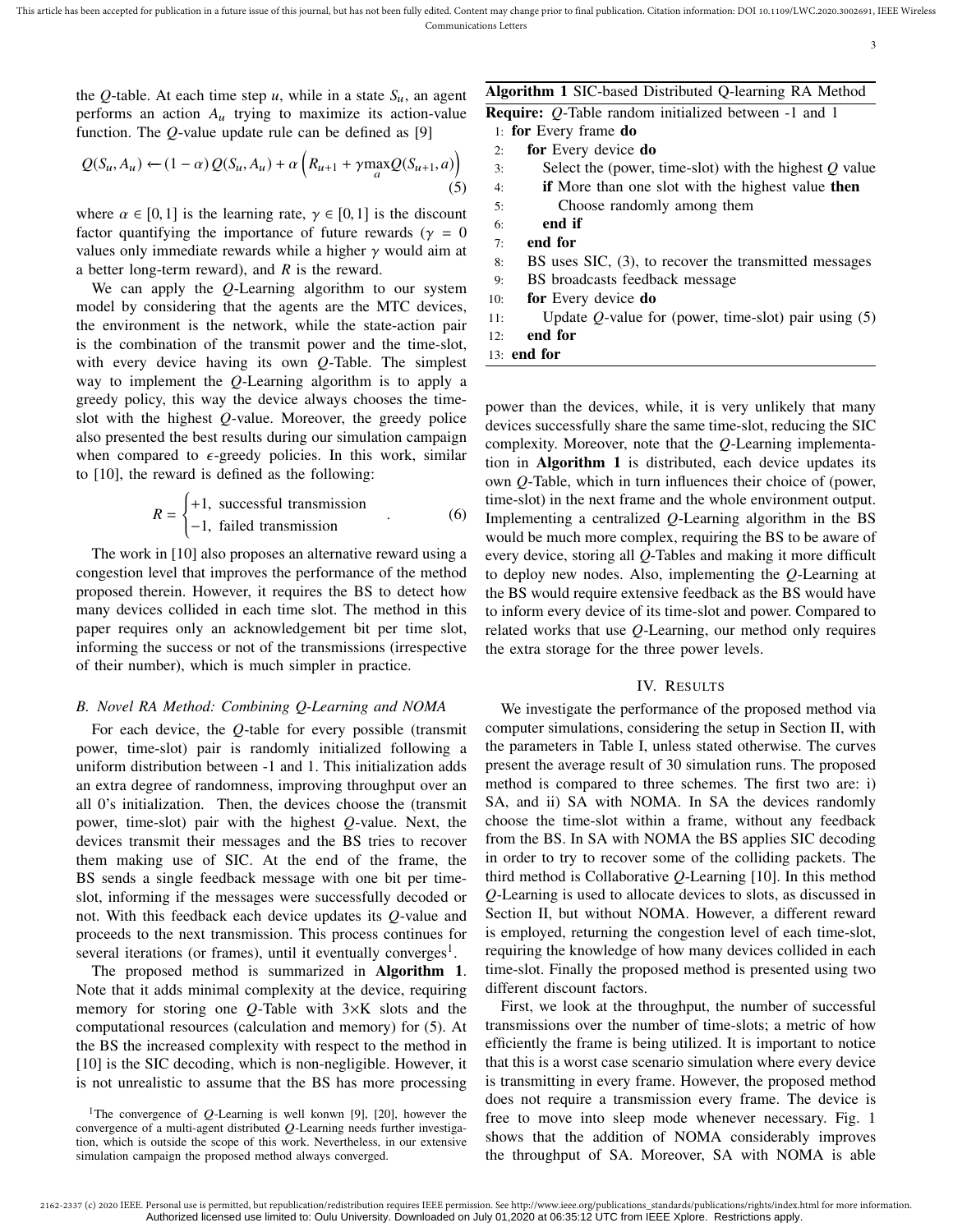4

Table I SIMULATION PARAMETERS

| Parameter                 | Value         |  |  |  |
|---------------------------|---------------|--|--|--|
| Bandwidth B               | 100 kHz       |  |  |  |
| Carrier frequency $f_c$   | 915 MHz       |  |  |  |
| Cell radius               | 133 m         |  |  |  |
| Path loss exponent $\eta$ | 3             |  |  |  |
| Power Deviation A         | 7.78 dB       |  |  |  |
| Noise figure $F$          | 6 dB          |  |  |  |
| Noise PSD $N_0$           | $-174$ dBm/Hz |  |  |  |
| Outage Probability        | 0.01          |  |  |  |
| Transmit power $P_t$      | 10dBm         |  |  |  |
| Spectral efficiency $r$   | 2 bits/s/Hz   |  |  |  |
| Reference distance do     | 1 m           |  |  |  |
| Devices N                 | 25-300        |  |  |  |
| Messages $L$              | 100           |  |  |  |
| Simulation Runs           | 30            |  |  |  |
| Time-slots $K$            | 100           |  |  |  |
| Learning rate $\alpha$    | 0.1           |  |  |  |
| Discount factor $\gamma$  | [0, 1]        |  |  |  |



Figure 1. Throughput versus number of devices for different RA methods and the proposed scheme.

to outperform Collaborative *Q*-Learning from [10] when the number of devices is relatively large. However, the proposed *Q*-Learning method with NOMA outperforms all the other strategies, while requiring a very reduced feedback (one bit per time slot), which is much simpler in practice than the reward used in Collaborative *Q*-Learning [10]. Note that the peak performance occurs when  $N = K$  for Collaborative  $Q$ -Learning, but with the proposed method it is obtained for  $N = 2.25K$ . Another interesting takeaway is that while the proposed method with  $\gamma = 0.5$  performs slightly better when  $N < 150$ , when  $\gamma = 1.0$  the performance is drastically better for  $N > 150$ . This can be due to the fact that  $\gamma$  takes future rewards into consideration. For a smaller *N* the devices are able to find their time-slot faster, making future rewards less important, while for a larger *N* the devices can take longer finding their pairs and slots making the role of  $\gamma$  crucial.

In order to further evaluate the performance and convergence of the proposed method, next we consider a dynamic operation setup in three stages: i) first, *N*/2 devices send *L*/2 messages, ii) then, the second half of the devices join the network and therefore in this stage *N* devices transmit *L*/2 messages, iii) lastly, in the third stage, as the first  $N/2$  devices already transmitted their *L* messages, only the second half of *N*/2 devices transmit their final *L*/2 messages. Moreover, we consider two cases:  $N = 130$  and  $L = 200$ , so that  $N/2 < K$ , and  $N = 300$  and  $L = 200$ , so that  $N/2 > K$ . Finally, in such dynamic operation mode we can better investigate the effect of the discount factor  $\gamma$  in the performance of the proposed algorithm, so that we consider  $\gamma \in \{0, 0.5, 1.0\}$ .

As can be seen in Fig. 2-a, when  $N/2 < K$ , in the first stage the value of  $\gamma$  does not make a difference, a consequence of having more time-slots than transmitting devices. At the second stage the network is overloaded, with more devices than time-slots. In this case it is possible to see the positive effect of a larger  $\gamma$ , leading to faster convergence. Finally, at the third stage the network is underloaded, so that throughput decreases but again the choice of  $\gamma$  does not impact significantly. In Fig. 2-b  $N/2 > K$ , so that the network already starts with more devices than available time-slots. In this situation the advantage of a large  $\gamma$  is evident, converging faster and to larger values of throughput for the three stages.

In order to better understand the behaviour of the curves in Fig. 2, recall that the discount factor  $\gamma$  prioritizes future rewards by softening the penalty when a collision happens, as the reward is added to the maximum *Q*-value weighted by  $\gamma$ . The curves in Fig. 2 provide a better insight on how the proposed method with  $\gamma = 0.5$  is able to slightly outperform  $\gamma = 1.0$  for a smaller quantity of devices. The positive effects of a smaller penalty when a collision happens can be noticed in the middle stage in Fig. 2-b, as the network suddenly becomes overloaded. A smaller  $\gamma$  can dismiss potential slots too quickly after collisions, making them unlikely to be utilized, resulting in a drop in the maximum system capacity and consequently in throughput, while a larger  $\gamma$  is able to recover the network faster and better allocate the devices resulting in a larger throughput. Moreover, we also investigated the impact of the learning rate  $\alpha$  and found out that it is not very significant. Therefore, as  $\alpha = 0.1$  has been used in [10], we then used it in all methods.

Next, we illustrate how the devices are allocated to time slots in the proposed method in Fig. 3, where the algorithm is able to allocate devices exploiting all time-slots, while also taking advantage of NOMA. Note that almost every slot is allocated to two devices providing a good distribution and there are no more than 3 devices per slot. Therefore, the algorithm was able to distribute the resources in such a way that every device has the possibility of being decoded, considering the three available power levels.

#### V. CONCLUSION

We introduced a novel method for RA combining the *Q*-Learning ability to measure uncertainties and NOMA spectral efficiency. The proposed method enables MTC devices to choose their time-slots and transmit power for improving throughput. Moreover, the method requires minimal additional complexity at the device-side, as only a simple equation has to be implemented and  $3 \times K$  numerical values are stored while also preventing the device from using an unnecessary amount